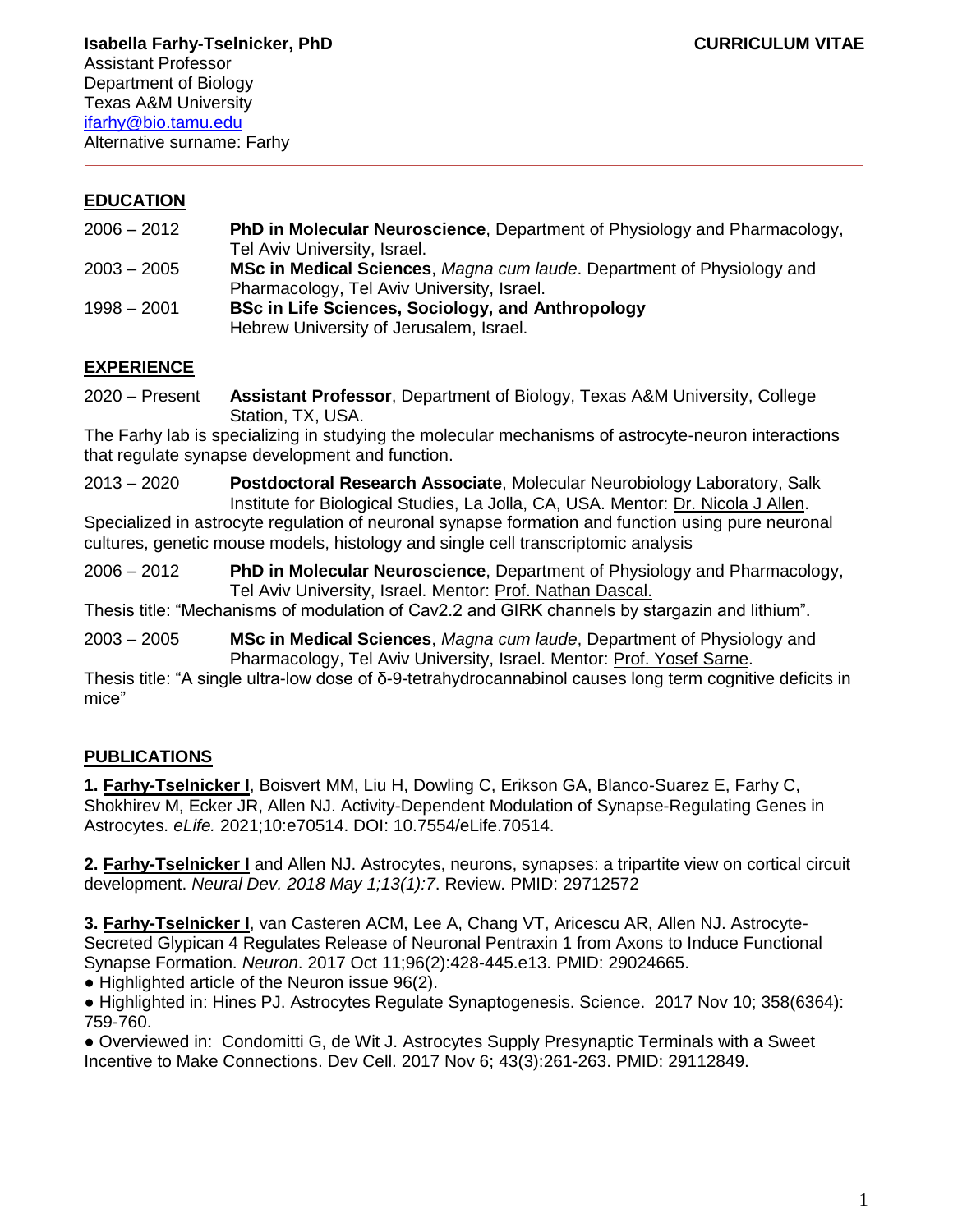**4.** Yakubovich D, Berlin S, Kahanovitch U, Rubinstein M, **Farhy-Tselnicker I**, Styr B, Keren-Raifman T, Dessauer CW, Dascal N. A Quantitative Model of the GIRK1/2 Channel Reveals That Its Basal and Evoked Activities Are Controlled by Unequal Stoichiometry of Gα and Gβγ. *PLoS Comput Biol.* 2015 Nov 6;11(11). PMID: 26544551.

**5. Farhy-Tselnicker I**, Boisvert MM, Allen NJ. The role of neuronal versus astrocyte-derived heparan sulfate proteoglycans in brain development and injury. *Biochem Soc Trans.* 2014 Oct 1;42(5):1263-9. Review. PMID: 25233401.

**6. Farhy-Tselnicker I**, Tsemakhovich V, Rishal I, Kahanovitch U, Dessauer CW, Dascal N. Dual regulation of G proteins and the G-protein-activated K<sup>+</sup> channels by lithium. *Proc Natl Acad Sci USA.* 2014 Apr 1;111(13):5018-23. PMID: 24639496.

**7. Tselnicker I** and Dascal N. Further characterization of regulation of Ca<sub>V</sub>2.2 by stargazin. *Channels (Austin).* 2010 Sep-Oct; 4(5):351-4. Addendum. PMID: 21139418.

**8. Tselnicker I**, Tsemakhovich VA, Dessauer CW, Dascal N. Stargazin modulates neuronal voltagedependent Ca2+ channel CaV2.2 by a Gβγ-dependent mechanism. *J Biol Chem.* 2010 Apr 30; 285:20462-20471. PMID: 20435886.

**9. Tselnicker I**, Keren O, Hefetz A, Pick CG, Sarne Y. A single low dose of tetrahydrocannabinol induces long-term cognitive deficits. *Neurosci Lett.* 2007 Jan 10; 411(2):108-11. PMID: 17092651.

## **RESEARCH SUPPORT**

2020-2021 T3, Texas A&M Triads for Transformation, Texas A&M University seed grant, total amount: 30,000\$ direct cost, title: "3D Glioblastoma Model to Investigate Pathophysiology of Glioma Stem Cells", Lead PI: Dr. Irtisha Singh; no salary support.

2018 – 2020 Salk Women & Science Special Award 2015 – 2016 Catharina Foundation Postdoctoral Fellowship Award

## **SELECTED TALKS**

#### **2021**

**1.** Invited to present a seminar at the Department of Biology at University of Mary Hardin-Baylor (UMHB), Belton, TX (virtual).

**2.** Invited to present a seminar for the TAMU American Medical Student Association, College Station, TX (virtual).

#### **2020**

**1.** Selected for a talk and to serve on program organizing committee for the Kavli Institutes in Neuroscience Forum at Yale University (postponed, virtual).

**2.** Cold spring harbor glia in health and disease meeting. Virtual. Title: "Astrocyte expression of synapse promoting genes is developmentally regulated by neuronal and astrocyte activity".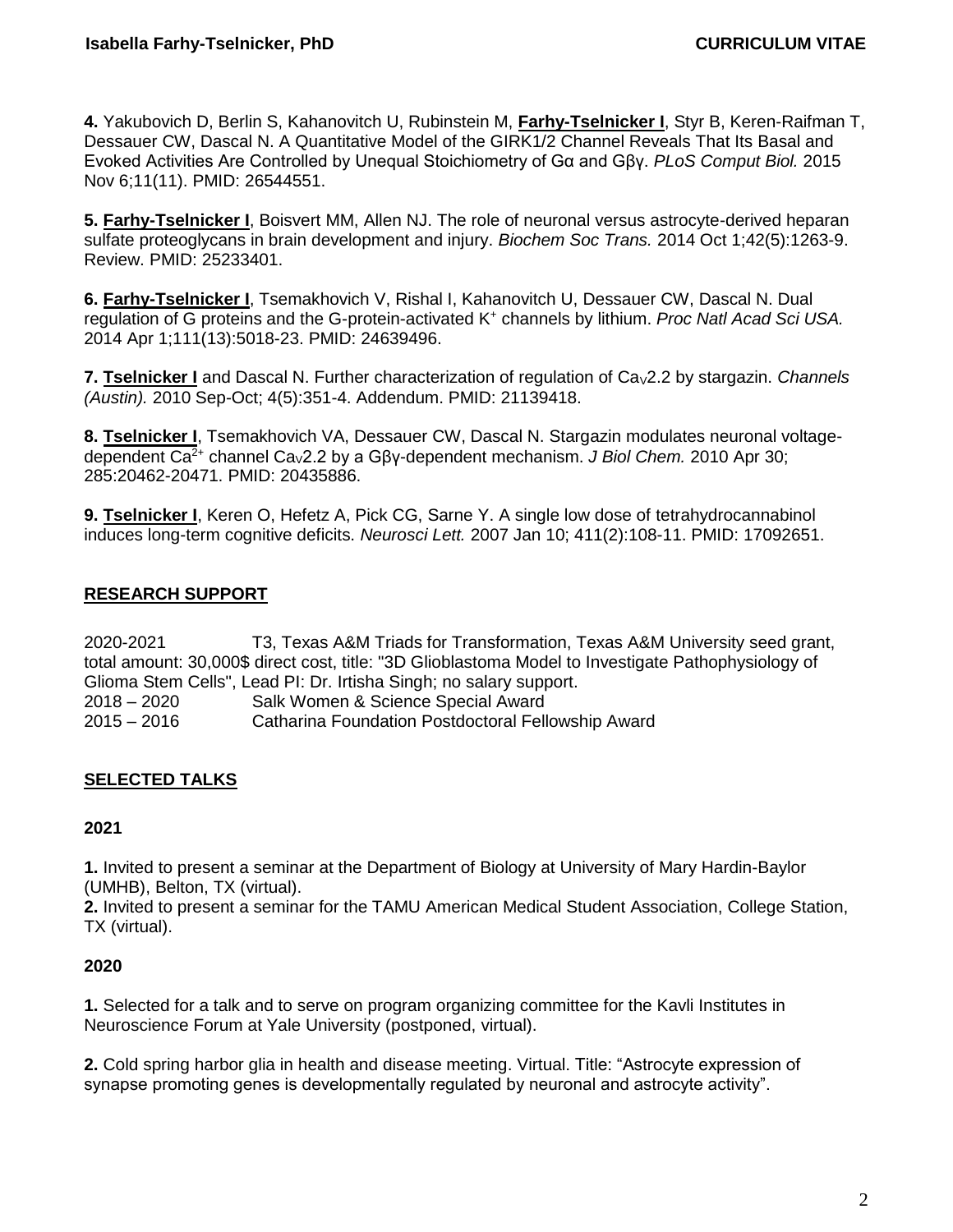**3.** Selected as Platform co-chair and speaker at the Biophysical Society annual meeting, San Diego, USA. Title: "Astrocyte expression of synapse promoting genes is developmentally regulated by neuronal and astrocyte activity".

## **2017**

1. 8<sup>th</sup> ILANIT/FISEB Conference, Eilat, Israel. Title: "The role of astrocyte secreted Glypican 4 in functional synapse formation".

**2.** Department of Physiology and Pharmacology seminar series, Tel Aviv University, Israel. Title: "The role of astrocyte secreted Glypican 4 in functional synapse formation".

## **2016**

**1.** Society for Neuroscience annual meeting in San Diego, USA. Title: "The role of astrocyte secreted Glypican 4 in functional synapse formation".

## **SELECTED POSTERS**

#### **2021**

**1. Farhy-Tselnicker I**, Boisvert MM, Liu H, Dowling C, Erikson GA, Blanco-Suarez E, Farhy C, Shokhirev M, Ecker JR, Allen NJ. The European Meeting on Glial Cells in Health and Disease. Title: "Activity-Dependent Modulation of Synapse-Regulating Genes in Astrocytes".

#### **2020**

**1. Farhy-Tselnicker I**, Dowling C, Allen NJ. CZI Neurodegeneration Challenge Network 2020 Annual Meeting. Virtual. Title: "Astrocyte expression of synapse promoting genes is developmentally regulated by neuronal and astrocyte activity". (Won 3<sup>rd</sup> place poster competition award)

#### **2019**

**1. Farhy-Tselnicker I**, Dowling C, Allen NJ. Society for Neuroscience annual meeting, Chicago, USA. Title: "Astrocyte expression of synapse promoting genes is developmentally regulated by neuronal and astrocyte activity"

**2. Farhy-Tselnicker I**, Dowling C, Allen NJ. Gordon Research Conference - Neurotrophic Mechanisms in Health and Disease, Salve Regina University, USA. Title: "Astrocyte expression of synapse promoting genes is developmentally regulated by neuronal and astrocyte activity"

## **2018**

**1. Farhy-Tselnicker I**, Dowling C, Allen NJ. Society for Neuroscience annual meeting, San Diego, USA. Title: "Developmental analysis of astrocytes and astrocyte-derived synapse promoting genes in the mouse visual cortex in vivo".

**2. Farhy-Tselnicker I**, Dowling C, Allen NJ. 2018 Conference on Glial Biology in Medicine, Roanoke, USA. Title: "Developmental analysis of astrocytes and astrocyte-derived synapse promoting genes in the mouse visual cortex in vivo".